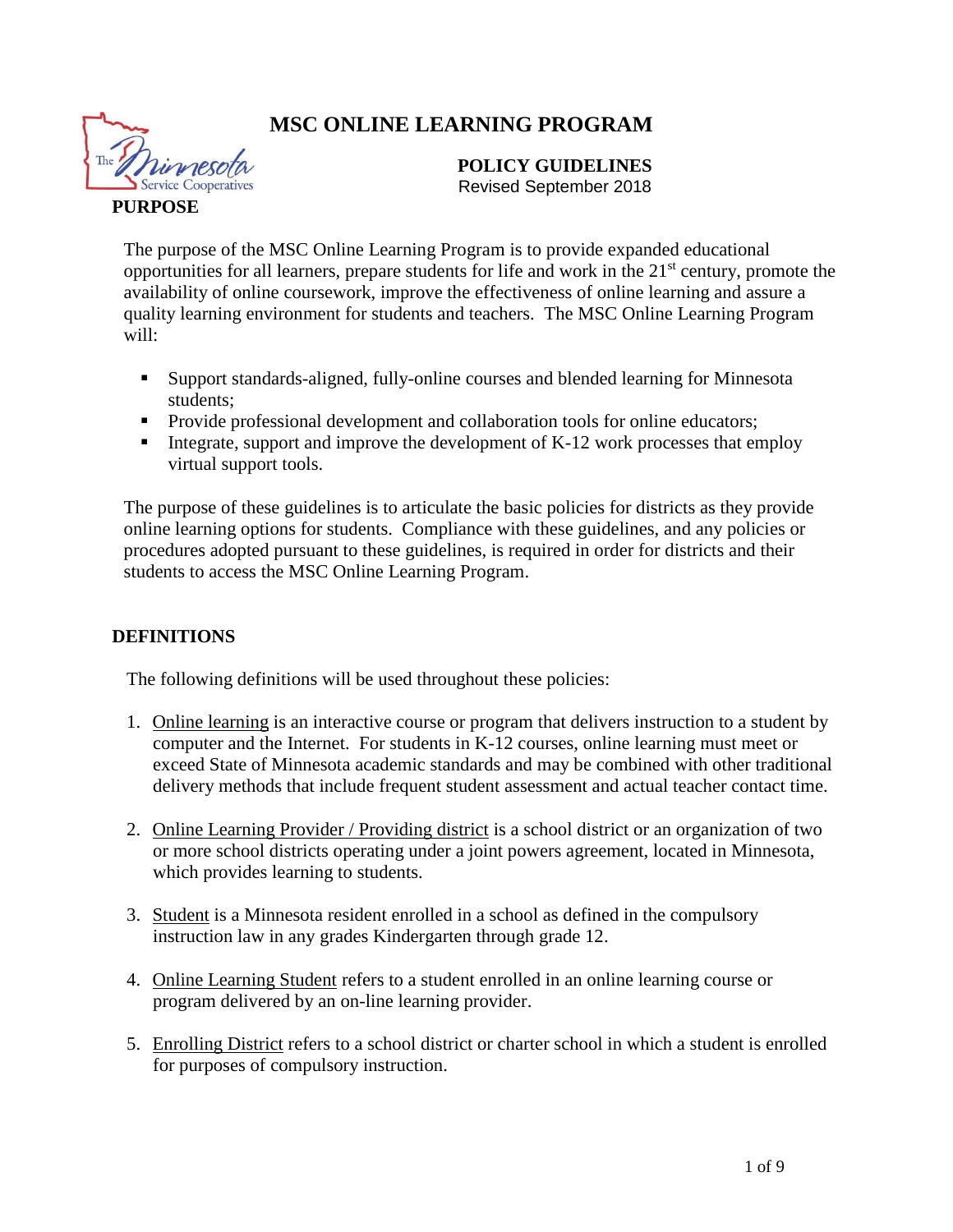- 6. Supplemental Online Learning Program is an online program that offers courses taken in place of a course period during the regular school day at a local district school. MSC Online is a Supplemental Online Learning Program.
- 7. Course Management System (CMS) refers to the hardware and software that constitute the online resources installed and maintained by the MSC Online Learning Program. These resources may include commercially-prepared online courses, program-developed courses and other resources.
- 8. Student Enrollment refers to the enrollment in a fully-online course where more than 50% of the teaching and learning occurs online, using the MSC Online course management system (CMS) or other electronic tools.
- 9. Hybrid or Web-Enhanced Student Enrollment refers to the enrollment in a classroom-based course where less than 50% of the teaching and learning occurs online, using the MSC Online course management system (CMS) or other electronic tools.

# **GENERAL PROGRAM GUIDELINES**

The MSC Online Learning Program will maintain a regional CMS, including approved online courses, and will maintain procedures for secure access to the CMS resources.

# Instructor Rights and Responsibilities

Online instructors:

- 1. Must successfully complete a course in the facilitation of online learning or its equivalent before beginning online instruction;
- 2. Must hold a valid Minnesota teaching license, or equivalent authorization, in the discipline area they are teaching;
- 3. Must have a signed Teacher / Consultant Contract on file with the MSC Online Learning Program prior to instruction;
- 4. Must have a signed Intellectual Property Agreement form on file with the MSC Online Learning Program prior to instruction;
- 5. Must have a signed Instructor Requirements and Responsibilities form on file with the MSC Online Learning Program prior to instruction;
- 6. Will be required to provide student and curriculum data as requested by the Program, the enrolling district and State; and
- 7. Will be required to participate in periodic evaluation of Program activities.

#### Student Rights and Responsibilities Online students (and parent/guardian, if appropriate):

*See MSC Online Learning Program Student/Parent Handbook\* for information*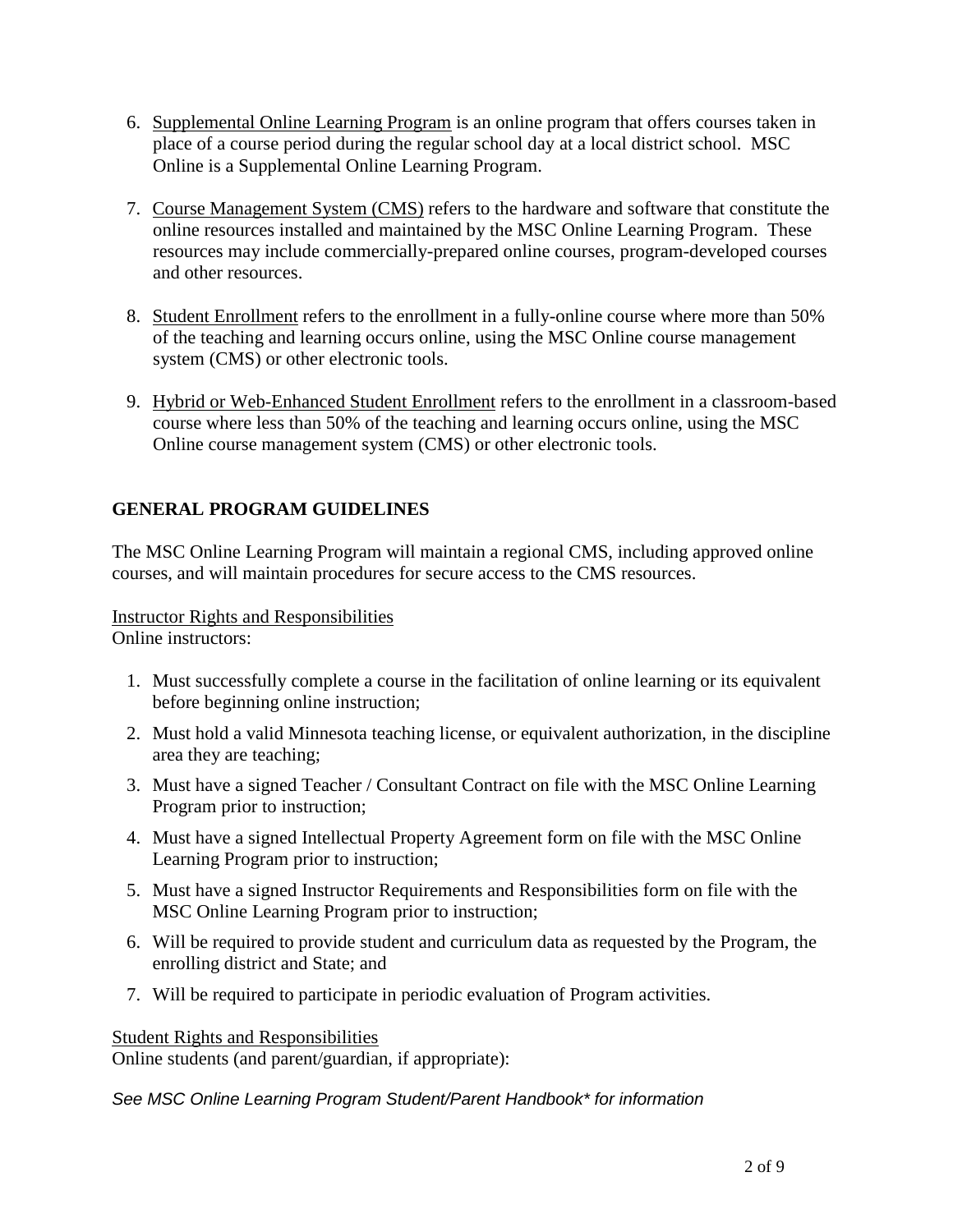*See the Minnesota Department of Education Online Learning webpage and MS124D.095 for information*

NOTE: \* items/links are available at [www.msconline.us](http://www.msconline.us/)

## **ENROLLMENT**

The following enrollment guidelines will apply for enrollment in the MSC Online Learning Program:

- 1. The enrolling district shall not prohibit an enrolled student from applying to enroll in online learning.
- 2. The enrolling district shall permit a student to enroll in supplemental online learning courses during a single year to a maximum of 50 percent of the student's full schedule of courses per term and up to the mid point of the district's term. To exceed these limits, students will be required to apply for enrollment in an approved full-time online learning provider, unless the district waives the requirement(s) or another agreement is in place.
- 3. The enrolling district shall permit an online learning student to complete coursework at a grade level that is different from the student's current grade level.
- 4. The enrolling district shall permit a student to enroll in, and shall grant credit for, courses beyond the maximum, full-time enrollment under a separate agreement that includes terms for payment of any tuition and fees.
- 5. The enrolling district may reduce an online learning student's regular classroom instructional membership in proportion to the student's membership in online learning courses.
- 6. In order to assure a quality academic experience, the MSC Online Learning Program will set a maximum of twenty (20) students per online class offered through the Program.
- 7. Within ten (10) calendar days of a student's registration for enrollment into an online course or program, the MSC Online Learning Program will notify the student of acceptance. Registration requires that parent and student sign a statement of assurance that they have reviewed the online learning course(s) and understand the expectations of online learning.
- 8. Within ten (10) calendar days of a student's registration into an online learning course, the MSC Online Learning Program will notify the enrolling district of the student's registration in writing. This notification will include the courses to be taken, credits to be awarded, start date of the enrollment and a confirmation, based on communication with the enrolling district, that the courses will meet the student's graduation plan.
- 9. All courses offered through the MSC Online Learning Program will have a ten (10) day drop. During the first ten (10) calendar days of enrollment, students may withdraw from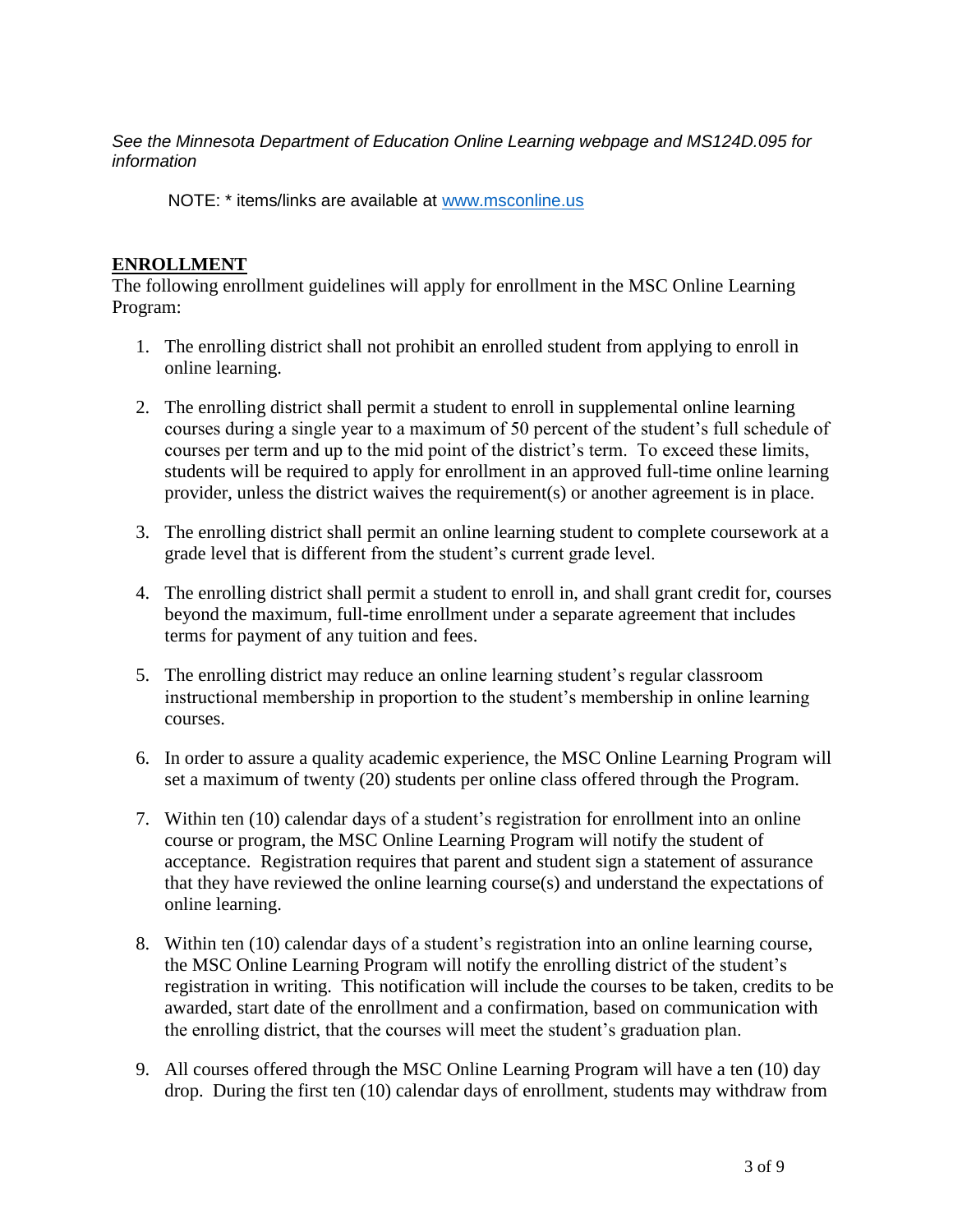courses without a grade penalty. Each student's date of enrollment will be included in the notification of enrollment sent to students and their enrolling districts. All appropriate fees and tuition, as referenced in this policy, the MSC Online Learning Program Tuition Agreement, and provided through the Minnesota OLL Options Act will apply.

Students who receive a grade of "F" in a course are considered to have completed the course.

*NOTE*: There will be a \$25.00 registration fee charged for any student enrollment received which is withdrawn or changed after submitted and processed. This is NOT the same as the drop fee charge within ten (10) calendar days of enrollment.

By accepting enrollment in a MSC Online course, the student agrees to the following:

I acknowledge that during the first ten (10) calendar days of being enrolled into my MSC Online course, I may withdraw from the course without grade penalty. I understand for each online course there are a minimum number of assignments that must be completed each week. Failure to submit the minimum number of assignments on a weekly basis may result in my removal from the course and may result in a failing grade.

10. MSC Online will provide a grade report to the student and to the enrolling district. The student, parent or school will have fifteen (15) calendar days to check and verify the accuracy of the grade report. After fifteen (15) calendar days, the grade issued will be final.

# **ACADEMIC STANDARDS AND COURSE COMPLETION**

The MSC Online Learning Program shall ensure that all online courses and programs provided as part of the regional resource are rigorous, aligned with state academic standards and contribute to grade progression in a single subject.

The Program will maintain required records that allow the online learning program to defend the validity of its courses to enrolling school districts and to the Minnesota Department of Education (MDE).

The Program shall demonstrate to the MDE Commissioner that online learning courses have equivalent standards of instruction, curriculum and assessment requirements as other courses offered to enrolled students. This information will be available to students, parents, enrolling districts and the MDE, upon request.

In addition:

1. The enrolling district shall award appropriate academic credit and GPA points to students who have completed requirements of a MDE approved online learning course or program.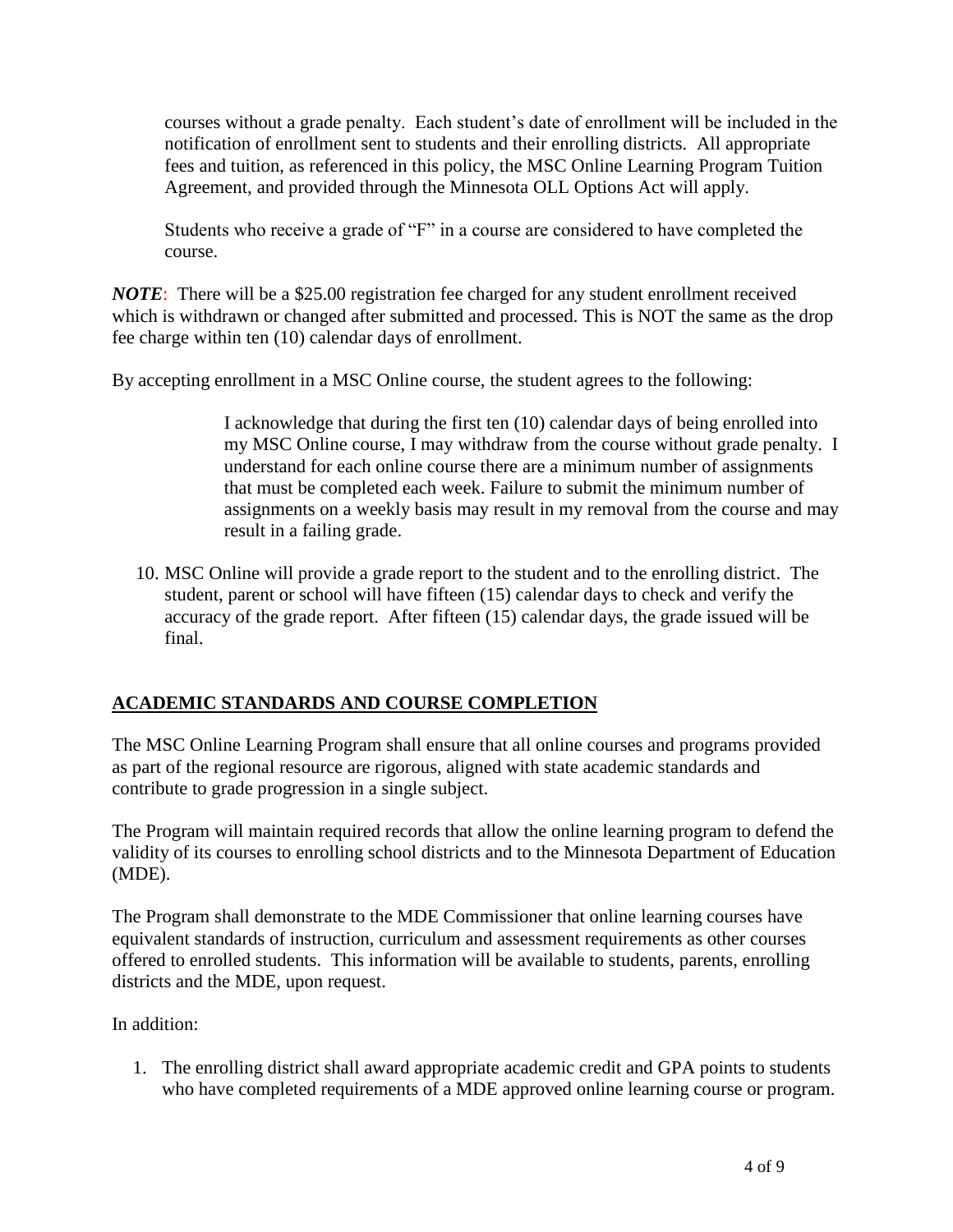Secondary credits granted to an online learning student shall be counted toward the graduation and credit requirements of the school district.

- 2. The enrolling district shall award credit for a graduation standard or grade progression requirement to any student who completes an online learning course or program that meets or exceeds such a requirement.
- 3. The enrolling district shall apply the same graduation requirements to all students, including online learning students.
- 4. The enrolling district shall not award credit for the online learning course or program if the student does not successfully complete the course or program.
- 5. When a student completes an online learning course delivered by an institution that has not been pre-approved by MDE, course credit may be transferred. The enrolling district shall use the same criteria for accepting these online credits or courses as it does for accepting other courses or credits from transfer students.
- 6. The MSC Online Learning Program shall demonstrate expectations for actual teacher contact time or other student-to-teacher communication.
- 7. The MSC Online Learning Program shall provide a teacher with a Minnesota license in the appropriate grade level and subject area to assemble and deliver instruction to students in the online program.
- 8. To support student academic achievement and effective communication in the online courses offered, the MSC Online Learning Program provides student attendance monitoring to parents, enrolling districts and the MDE, as needed. In each course, instructors will outline weekly minimum work and participation requirements for students. If a student is not meeting the expectations for a course after the ten (10) calendar day drop has passed, the following process will be followed:
	- STEP 1: If the student does not submit the expected number of assignment(s) within a period of three (3) consecutive days, the student will be contacted by the instructor. During that contact, the student and teacher will work to resolve any educational issues that prevent the student from submitting an acceptable number of assignments each week. The instructor and student will develop a schedule for completion of the course that both can agree upon.
	- STEP 2: If the student does not continue to submit an acceptable number of assignments within the next seven (7) calendar days, the instructor will send an Academic Report to alert the enrolling district what steps are required for successful continuation in the course.
	- STEP 3: The enrolling district will be informed of the student's progress with Academic Reports.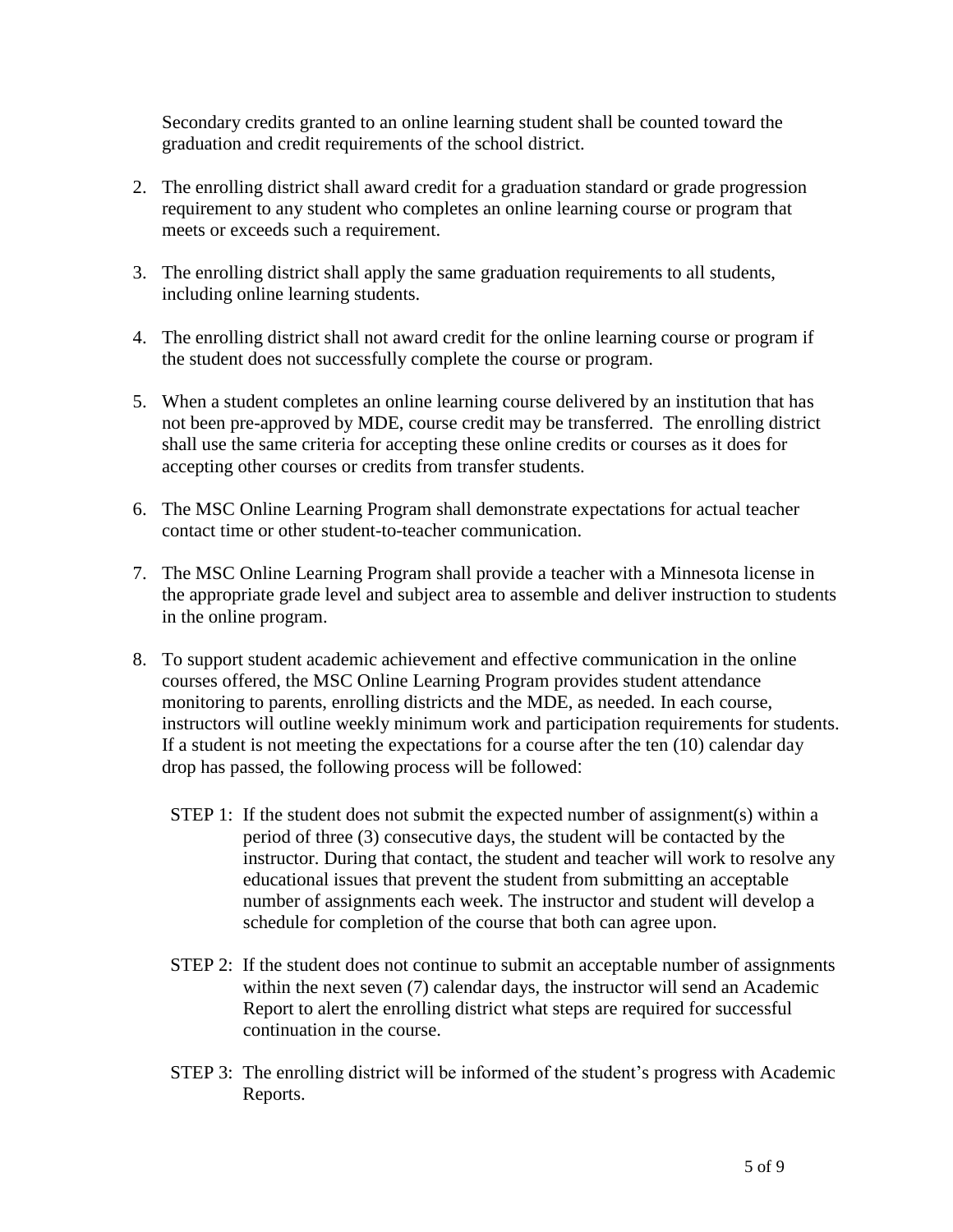STEP 4: MSC Online will submit a grade report to the student and enrolling district. There is a fifteen (15) calendar day period to check and verify the accuracy of the grade report. After the fifteen (15) days, the grade issued will be final.

## **COURSE EXTENSION PROCESS**

The MSC Online Learning Program recognizes that students may encounter extraordinary circumstances that make it difficult to complete coursework within the timeframe of a course term. In limited circumstances, such as severe illness, medical treatment, or other extenuating circumstances, counselors may request an extension for a student not to exceed two (2) weeks. In order for an extension to be granted, 50% of the course must be completed. Extensions will not be granted during the last fourteen (14) days of a course.

#### **Procedure**

- Must meet eligibility requirements outlined above.
- Counselors must request a course extension through the Program Director.
- If requested, Counselors must provide documentation to support the extenuating circumstances.
- If an extension is granted, it is the student's responsibility to complete all coursework prior to the end date of the course extension.

#### **PRICING FOR MSC ONLINE:**

 *See MSC Online Learning Program Tuition Agreement\* for current pricing options*

*See MSC Online Learning Program Student/Parent Handbook\* for self-pay information*

NOTE: \* items available at [www.msconline.us](http://www.msconline.us/)

#### **STUDENT RECORDS AND PRIVACY PROTECTION**

The MSC Online Learning Program is committed to the secure and appropriate handling of personal information. The Program will employ physical, electronic and managerial procedures to safeguard the security and integrity of personal information collected by the Program.

In addition:

1. Participating districts will comply with all provisions of all Children's Online Privacy Protection Act, and will not collect any private student data without the consent of the student's parent or guardian.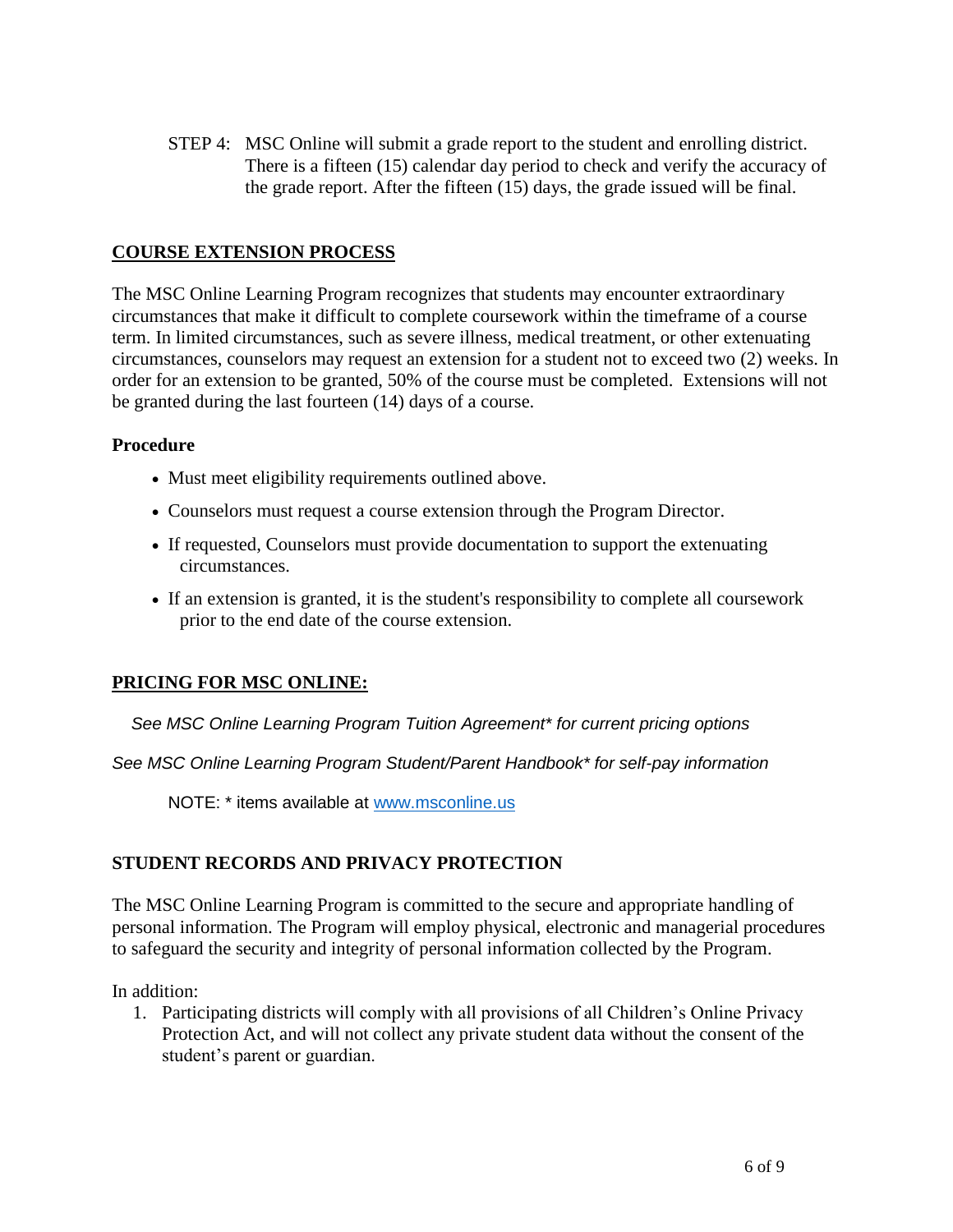2. The MSC Online Learning Program requires the written parental consent for their online students who are age 17 or younger with the enrolling district, as necessary.

## **EQUITABLE ACCESS**

The MSC Online Learning Program is committed to providing equitable and safe access to the Internet-based resources provided by the Program.

## In addition:

- 1. The enrolling district shall allow an online learning student to have the same access to the computer hardware and education software available in the school district as for all other students in the school district.
- 2. The enrolling district will insure that all computers supplied by the enrolling district for online learning will have appropriate active Internet filtering and blocking technology. The enrolling district will periodically check all computers to insure that this filtering and blocking software is active.
- 3. The enrolling district shall assist an online learning student whose family qualifies for the education tax credit to acquire computer hardware and educational software for online learning purposes.
- 4. The enrolling district shall provide non-academic services to online learning students on the same basis as other enrolled students, including the participation in extracurricular activities.

# **MSC ONLINE ACCEPTABLE USE POLICY**

By accepting a user account on the MSC Online Learning Program site, a user is acknowledging that she or he has read and agrees to comply with the terms of this policy. The MSC Online Learning Program is responsible for securing its learning management system

and online resources in a reasonable and economically feasible manner against unauthorized access and/or abuse, while making them accessible for authorized and legitimate users. Any attempt to violate the provisions of this policy will result in disciplinary action in the form of temporary or permanent revocation of user accounts and may include referral to law enforcement or civil liability, regardless of the success or failure of the attempt.

The users of the MSC Online Learning Program are responsible for respecting and adhering to local, state, federal and international laws. Any attempt to break those laws through the use of these resources may result in litigation against the offender by the proper authorities. If such an event should occur, this organization will fully comply with the authorities to provide any information necessary for the litigation process.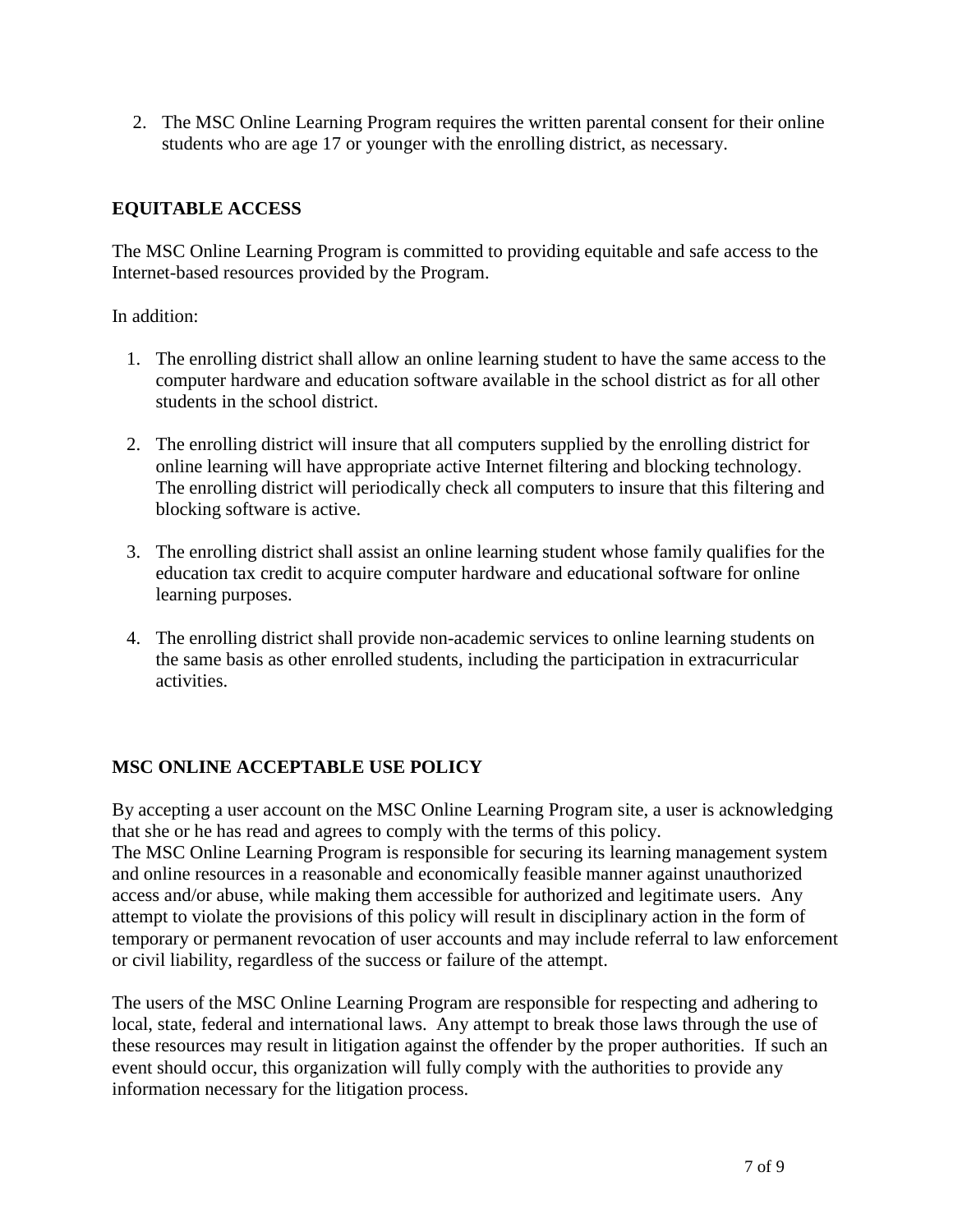## GENERAL USE POLICY

Once a person receives a user account for the purpose of accessing the MSC Online Learning Program resources, that person is a solely responsible for all actions taken while using that user account. Therefore:

- 1. Requesting a user account under false pretenses is a punishable disciplinary offense.
- 2. Sharing your user account with any other person is prohibited. If you do share your user account with another person, you will be solely responsible for the actions of that other person while he or she is using the account.
- 3. Deletion, examination, copying, or modification of files and/or data belonging to other users without their prior consent is prohibited.
- 4. Attempts to evade or change resource quotas are prohibited.
- 5. Use of MSC Online resources for commercial, political or other non-educational purposes is prohibited.
- 6. Any unauthorized, deliberate action that damages or disrupts these resources, alters the normal performance, or causes malfunctions is a violation regardless of system location or time duration.

## ELECTRONIC COMMUNICATIONS POLICY

Users are responsible for all electronic communications originating from their user accounts. This includes email, messaging, discussion postings, chat discussions and other electronic communication within the MSC Online resources. Therefore:

- 1. Forgery or attempted forgery of electronic messages is prohibited.
- 2. Attempts to read, delete, copy, or modify the electronic messages of other users are prohibited, unless these actions are part of a specific course assignment.
- 3. Attempts to send harassing, obscene and/or other threatening electronic communications to another user are prohibited.
- 4. Attempts to send unsolicited junk mail, "for-profit" messages or chain letters are prohibited.
- 5. In addition, all users will be expected to abide by accepted guidelines of Internet etiquette (Netiquette) in all electronic communications.

#### NETWORK AND SYSTEM SECURITY

In the normal use of MSC Online Learning Program resources, users may be allowed to access other networks and/or the computer systems attached to those networks. Therefore:

1. Use of systems and/or networks in attempts to gain unauthorized access to remote systems is prohibited.